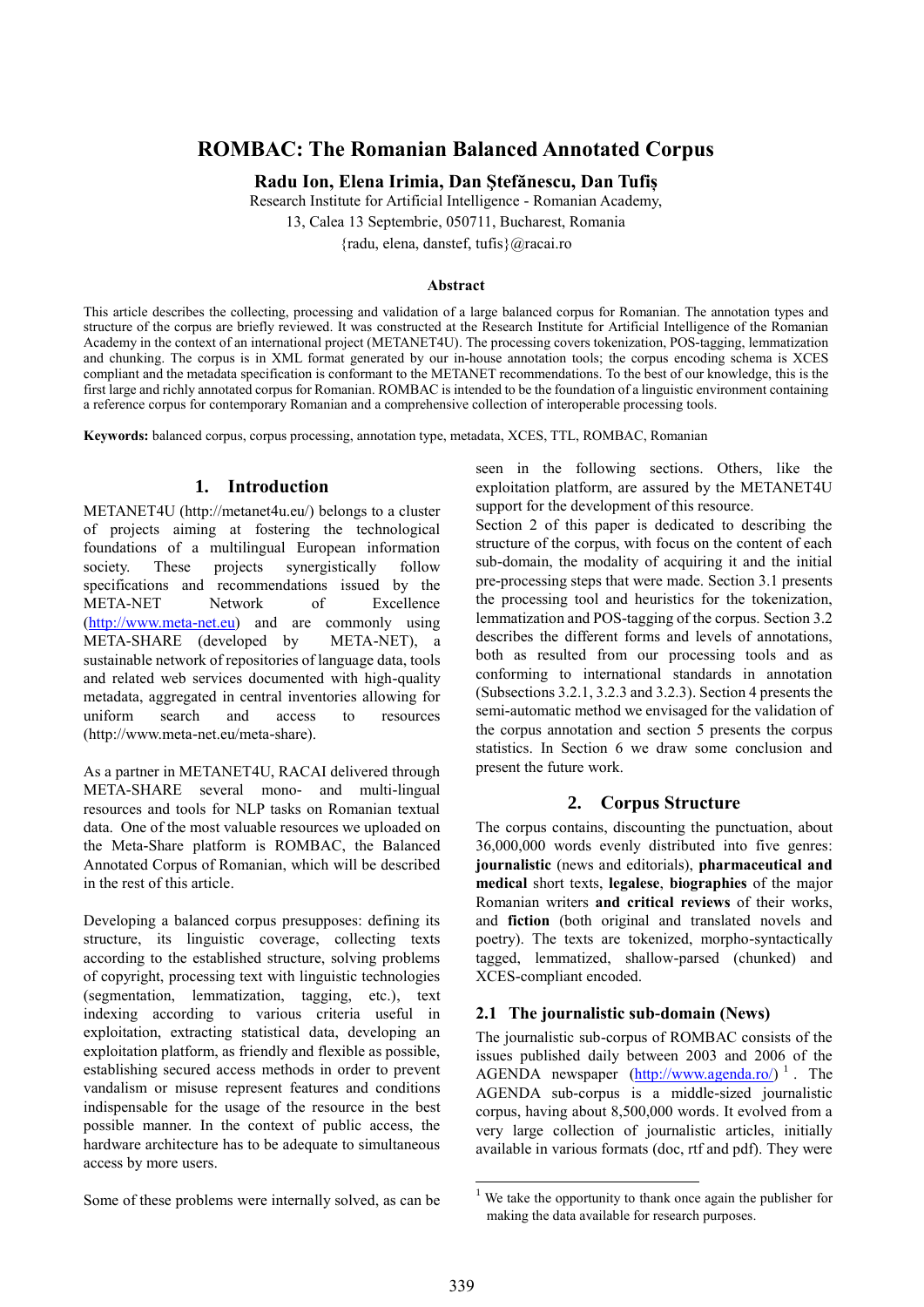converted into ASCII format, with diacritical characters encoded initially as SGML entities and recently in UTF8.

### **2.2. The medical sub-domain (Medical)**

The second sub-corpus of ROMBAC has been extracted from the EMEA corpus. EMEA is a parallel corpus made out of PDF documents from the European Medicines Agency, compiled by Jörg Tiedemann. All files are automatically converted from PDF to plain text. For more details about the corpus and the conversion strategy, see (Tiedemann, 2009). The Romanian-English part of the corpus was downloaded from the following web address: [http://opus.lingfil.uu.se/EMEA.php.](http://opus.lingfil.uu.se/EMEA.php) From the Romanian part, a number of 800 documents (most of the texts are drug leaflets) containing around 9,100,000 words were randomly selected to be part of the Romanian Balanced Corpus.

### **2.3. The legalese sub-domain (Legal)**

The juridical sub-corpus has been extracted from the JRC-Acquis corpus, a collection of legislative texts representing the total body of European Union (EU) law applicable the EU Member States. It is a parallel corpus available in 22 languages: all the official languages in European Union minus Irish, the translations of which are not currently available (Steinberger et al., 2006). This is a big collection of documents, containing laws published starting from 1958 until 2006.

The Romanian files available in the corpus were initially in Microsoft Word format and they had to be converted in text format. The conversion requested some intermediary processing steps for removing the translators' comments, deleting the footnotes and headers, normalizing the diacritics usage (each of the characters "ș" and "ț" were represented by two different codes). For our purposes, we retained only the documents published between 2003 and 2006, summing around 7,500,000 words.

### **2.4. The academic sub-domain (Biography)**

The fourth sub-corpus of ROMBAC is based on the content of the Romanian Literature General Dictionary (DGLR, 2009), a 7 volume critical anthology which contain biographies of Romanian writers, poets, essayists as well as commentaries about their work, information about publications, literary concepts, literary trends, anonymous writings, literary institutions, translators from/in Romanian etc. This impressive dictionary, created by the Institute for Literary History and Theory "George Călinescu"<sup>2</sup> of the Romanian Academy, has been provided in UTF8 text format by the authors, as part of their commitments to the METANET4U project. The text contains around 4,300,000 words.

### **2.5. The literary subdomain (Fiction)**

The fifth part of the ROMBAC corpus is a collection of

novels and poems authored by 28 classical Romanian writers from the end of the 19th and beginning of the 20th centuries. This corpus was in part written with the old Romanian orthography. The orthography was updated to the current norms and the codes for the diacritical characters were unified. This sub-corpus contains about 6,800,000 words.

## **3. Corpus Annotation**

### **3.1. Processing tools**

The texts in the corpus were normalized at the orthographic level, cleaned of footnotes, headers and page numbers and the punctuation was separated from the words. After this preliminary phase, the corpus was subjected to an annotation process using the TTL text processing platform developed at RACAI (Ion, 2007; Tufiș et al., 2008). TTL is entirely written in Perl and performs named entity recognition, sentence splitting, tokenization, POS tagging and chunking. We have exposed it as a SOAP compliant web service with an available WSDL file<sup>3</sup> and also as a REST web-service for the WebLicht platform (Henrich et al., 2010).

TTL tokenizer (Ion, 2007) is language aware and recognizes Romanian multiword functional expressions, clitics and contractions. Then, the tokens were annotated at the morpho-lexical level (MSD annotation), using TTL's HMM tiered tagger. The tagset used in the ROMBAC is a large tagset: 614 MSD tags fully compatible with the MULTEXT-East morpho-lexical specifications<sup>4</sup> plus 20 named entity tags (Tufiș & Ion, 2007). The reduced (hidden) tagset used for tiered tagging (Tufiş, 1999; Tufiş & Dragomirescu, 2004) contains 93 tags for words and 10 tags for punctuation.

The corpus was further lemmatized through a look-up procedure in a large (more than 1,200,000 entries), human-validated Romanian word-form lexicon the entries of which have the form:

<word-form><TAB><lemma><TAB><tag><EOL>

In Romanian, as in many other languages, most of the time a word-form and its tag uniquely identify the lemma. When this is not the case, the lemmatizer selects the most frequent lemma out of the competing ones. For the tokens not in the word-form lexicon (and which are not tagged as proper names), the lemma is provided by a five-gram letter Markov Model-based guesser, trained on the correct lemmas from the word-form lexicon with the same POS tag as the token being lemmatized. The guesser scans all the known endings of the unknown word right to left and generates a list of probable lemma candidates by stripping off the recognized endings from the unknown word. Each candidate lemma is then scored according to the learned Markov Model on correct lemmas with the same POS tag

1

<sup>3</sup> <http://ws.racai.ro/ttlws.wsdl>

<sup>4</sup> <http://nl.ijs.si/ME/V3/msd/html/msd.html>

 $2 \frac{\text{http://www.institutulcalinescu.ro/}}{$  $2 \frac{\text{http://www.institutulcalinescu.ro/}}{$  $2 \frac{\text{http://www.institutulcalinescu.ro/}}{$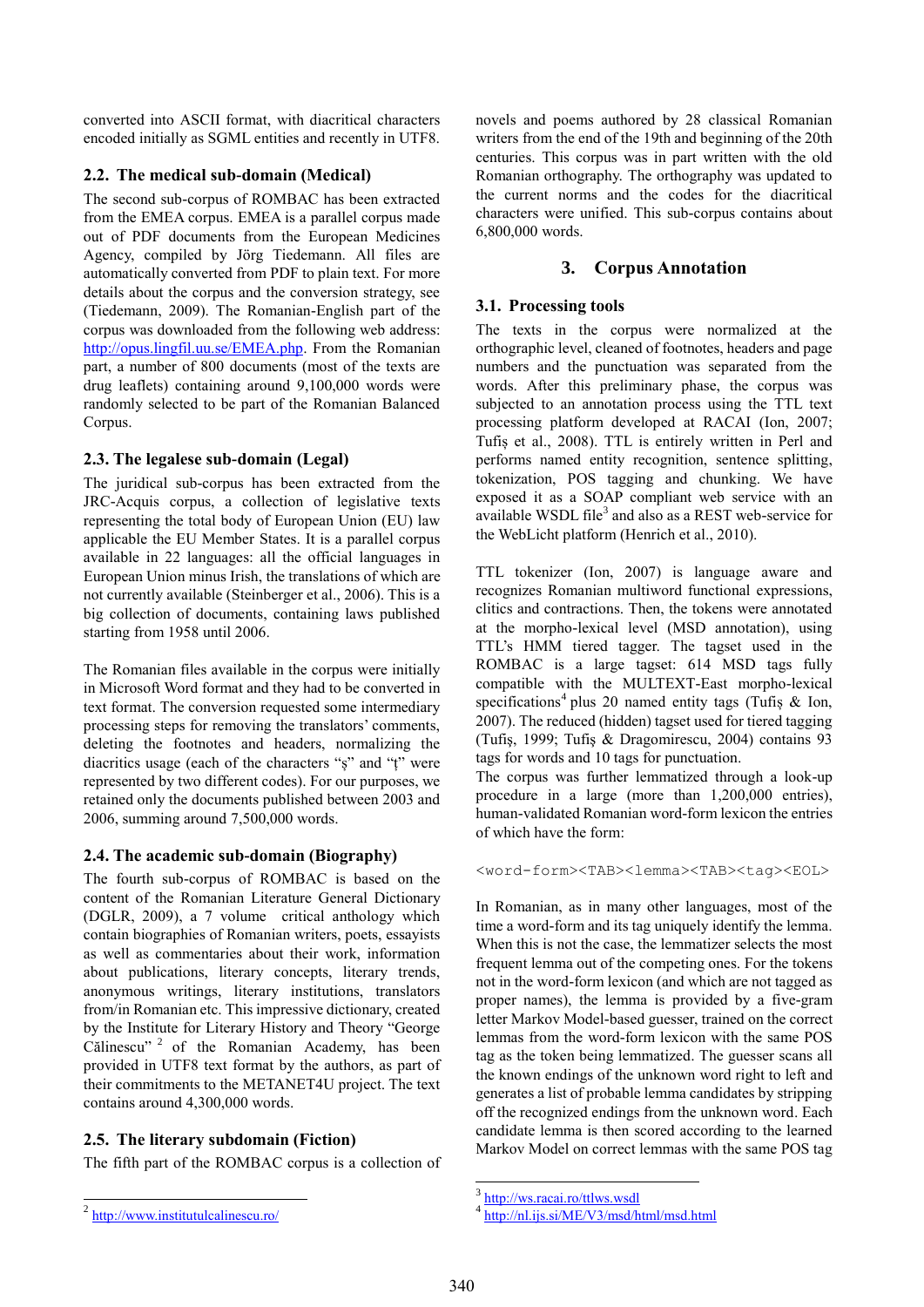and the most probable one is selected as the result of the statistical lemmatization process.

The next processing step is the text chunking. This process is guided by a set of regular expression rules, defined over the MSDs and it deals with recognizing adjectival, adverbial, nominal, verbal and prepositional phrases. With respect to the verbal phrases, the chunker recognizes only the analytical forms of the verbs (compound tenses and passive constructions).

#### **3.2. Annotation formats**

#### **3.2.1 TTL format**

The output of TTL is an XML file encoding sentences (with paragraph information codified in the attribute 'id' of the sentence  $\langle s \rangle$  element) and tokens, each token being classified either as a word (marked with the  $\langle w \rangle$ element) or as a punctuation (marked with the  $\langle c \rangle$ element). Each word has several attributes that will specify its lemma, its POS label (the 'ana' attribute), its membership to a chunk and its orthographic form given as the content of the  $\langle w \rangle$  element. The Figure 1 is an example of the standard XML encoding that TTL produces.

This XML format is useful for a large number of NLP applications since it conveniently delimits the units of text along with their annotations but, when clarity and standards compliance are in question, a better, more explicit and metadata aware representation is expected. Since the Romanian Balanced Corpus had to be released as a META-NET deliverable, we chose to automatically convert our XML notation to the standard XCES Schema notation, revision 1.0.4 which is available at

[http://www.xces.org/schema/2003/.](http://www.xces.org/schema/2003/)

 $\leq$ ?xml version="1.0" ?> <!DOCTYPE text (View Source for full doctype...)> <text id="Litera D: DACIA TRAIANĂ, cotidian">  $-$  <br/>body>  $-$  <tu id="268"> - <seg lang="ro"> - <s id="Litera-D.DACIA TRAIANĂ, cotidian.1"> <w lemma="Dacia" ana="Np" chunk="Np#1">DACIA</w> <w lemma="TRAIANĂ" ana="Np" chunk="Np#1">TRAIANĂ</w>  $<,$ <w lemma="cotidian" ana="Ncms-n" chunk="Np#2">cotidian</w> <w lemma="apărea" ana="Vmp--sm" chunk="Vp#1">apărut</w> <w lemma="la" ana="Spsa" chunk="Pp#1">la</w> <w lemma="Sibiu" ana="Np" chunk="Pp#1,Np#3">Sibiu</w> <w lemma="între" ana="Spsa" chunk="Pp#2">între</w> <w lemma="22\_februarie\_1920" ana="Etd" chunk="Pp#2,Np#4">22\_februarie\_1920</w> <w lemma="si" ana="Crssp" chunk="Pp#2,Np#4">si</w> <w lemma="20\_septembrie\_1921" ana="Etd" chunk="Pp#2,Np#4">20\_septembrie\_1921</w>  $\langle c \rangle$ ,  $\langle c \rangle$ 

**Figure 1:** A sample of the XML output of the TTL web service run on the 'D' letter file of the Romanian Literature General Dictionary sub-corpus.



**Figure 2:** Sample of an automatically generated document compliant with XCES Schema 1.0.4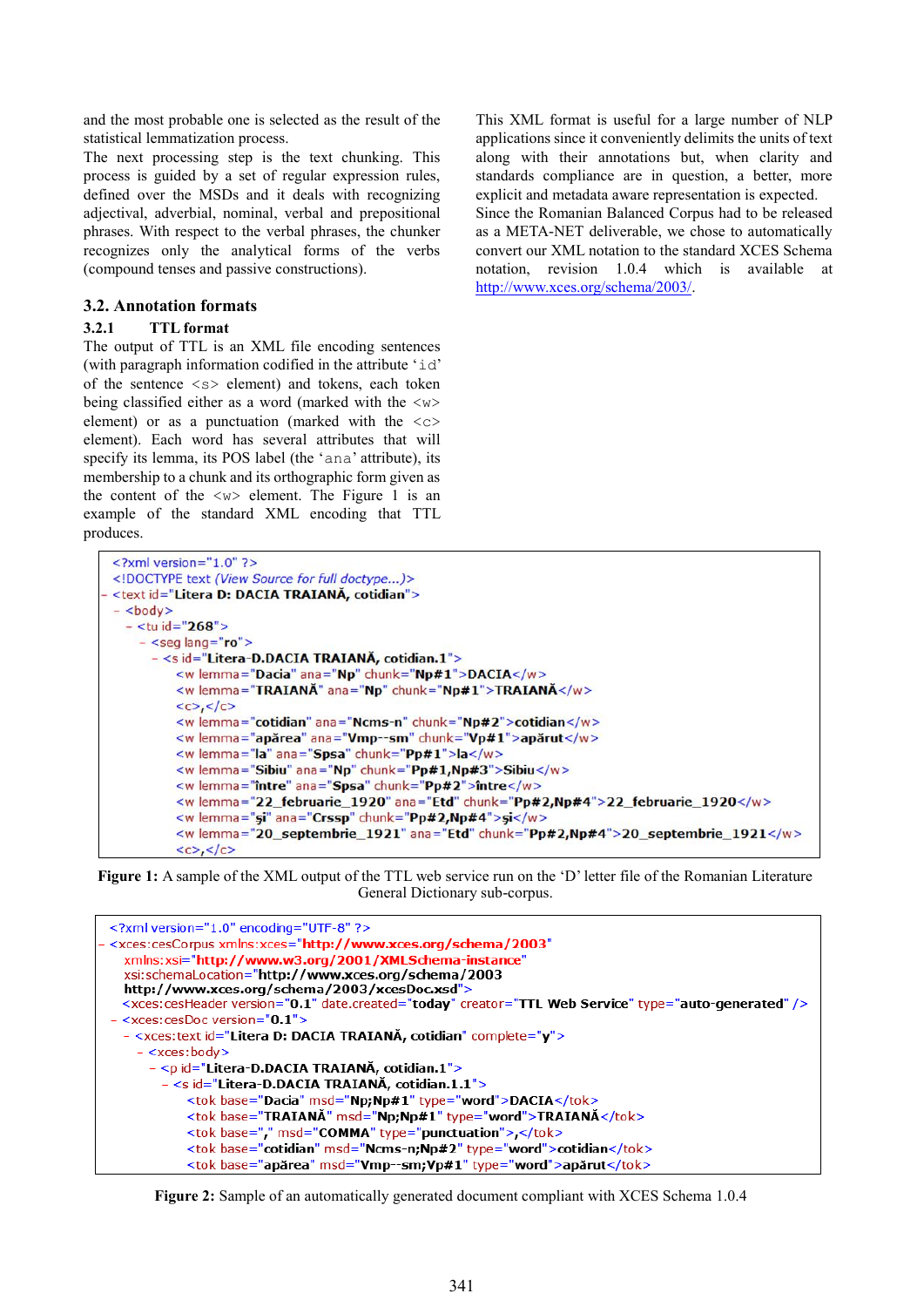#### **3**.**2.2. Conversion to XCES format**

XCES Schema has support for a wide range of annotations (including different types of alignments and the possibility to reference annotations from external files) and also for inclusion of metadata in the header of each document. This schema supports annotations on multiple layers in different files but, for our purposes we will use the types defined in the 'xcesDoc.xsd' schema. In Figure 2, we give a "translation" of the XML from Figure 1 into standard XCES.

Other than the inclusion of standard elements such as 'xces:cesHeader' and 'xces:cesDoc', the structure is pretty much similar with the XML structure from Figure 1. Now all tokens are marked up by the  $ltb$ element and the type of the token (word or punctuation) is established with the 'type' attribute of the element. The 'base' attribute specifies the base form (lemma) of the token and the 'msd' attribute is meant (according to the authors of the XCES Schema) to hold "all relevant morpho-syntactic information". As such, with no other alternatives, we were forced to collapse the POS tagging and chunking information under the 'msd' attribute (separated by ';') by following an example of annotation of the American National Corpus<sup>5</sup>.

In order to ensure compliance with our present web-services and workflows, we decided for in-line annotations**,** yet a stand-off version of encoding is simple to produce.

#### **3.2.3 Metadata annotation**

ROMBAC is distributed through the META-NET distribution network and it is available to download from the RACAI's instantiation of the MetaShare V1.1 Web Platform : [http://ws.racai.ro:9191/browse/.](http://ws.racai.ro:9191/browse/) Following the META-NET recommendations (Desipri et al., 2012), the sections that are included in the metadata XML files are:

- *IdentificationInf*o, containing the subsections: *resourceName, resouceShortName, pid*.
- *contactPerson*, with the subsections *surname, givenName, position, CommunicationInfo, affiliation*; in turn, CommunicationInfo has the following subsections: *address, zipCode, city, country, telephoneNumber, faxNumber, email, url*; affiliation, through a subsections named *OrganizationInfo*, has the following components: *organizationName, organizationShortName and CommunicationInfo* (with the subsections mentioned before);
- *DistributionInf*o contains the *availability* and *Licence Info* attributes, with LicenceInfo having the *licence, restrictionsOfUse* and *distributionAccessMedium* subsections;
- *MetadataInfo* contains the subsections *source* (which in this case is METANET) and *metaDataCreationDate*;
- *ContentInfo* has the subsections *description*,

l

*resourceType* (value: corpus) and *mediaType* (value: text)

- *TextInfo* contains:
	- o *LingualityInfo* (with lingualityType:monolingual and modalityType: writtenLanguage);
	- o *LanguageInfo* (with languageCoding: ISO 639-3, languageID:ron, languageName:Romanian),
	- o *SizeInfo* (with size:36000000), sizeUnitMultiplier:unit, sizeUnit:token),
	- o *CharacterEncodingInfo* (with characterEncoding: UTF-8 and characterSet: other)
	- o four different *AnnotationInfo* subsections; an AnnotationInfo section contains usually the subsections:
		- *annotationType* (which for our corpus has, consecutively, the values: segmentation, morphosyntactic Annotation - posTagging, lemmatization, syntactic Annotation shallowParsing),
		- *annotationStandoff*:false,
		- *segmentationLevel*:word,
		- *annotationFormat*:text/xml,
		- *conformanceToStandardsBestPractice*:XCES,
		- *annotationTool*: TTL Web Service: [http://ws.racai.ro/ttlws.wsdl,](http://ws.racai.ro/ttlws.wsdl)
		- *annotationMode:* automatic;
		- the annotationInfo section dedicated to POS Tagging contains two supplementary attributes
		- *tagset*: Morpho-Syntactic Descriptors or MSDs:

<http://nl.ijs.si/ME/V4/msd/html/index.html>

*theoreticModel*: Hidden Markov Models.

### **4. Annotation Validation**

Because of limited human resources, time constraints and the dimension of the corpus, hand validation of each individual token was out of question. Therefore, the validation stage was implemented as a coherent methodology for automatically identifying as many POS annotation and lemmatization errors as possible. The TTL processing workflow generates for each token occurring in the corpus a triple <word-form, lemma, MSD> and it marks each such triple in case it resulted from an out of the dictionary word (ODW). The ODW marking does not consider proper nouns, abbreviations and named entities. As a first step, we extracted, sorted and counted all triples marked as ODW and found 304,460 of them, so that they represent less than 1% (0.84%) of the total number of words in the ROMBAC corpus. We further divided the found list of ODW into frequency classes: rare word-forms (frequency 1 or 2) –  $0.20\%$ , and the rest (occurring more than twice)  $-0.64\%$  from the entire ROMBAC word content. The initial analysis concentrated on the list containing wordforms occurring more than twice (as we anticipated that the other list would contain mainly erroneous words) and found that the vast majority of them could be classified into one of the following classes: (a) words written with the old orthography (the one in force until 1992), (b) proper unknown words. (c)

<sup>5</sup> <http://americannationalcorpus.org/FirstRelease/encoding.html>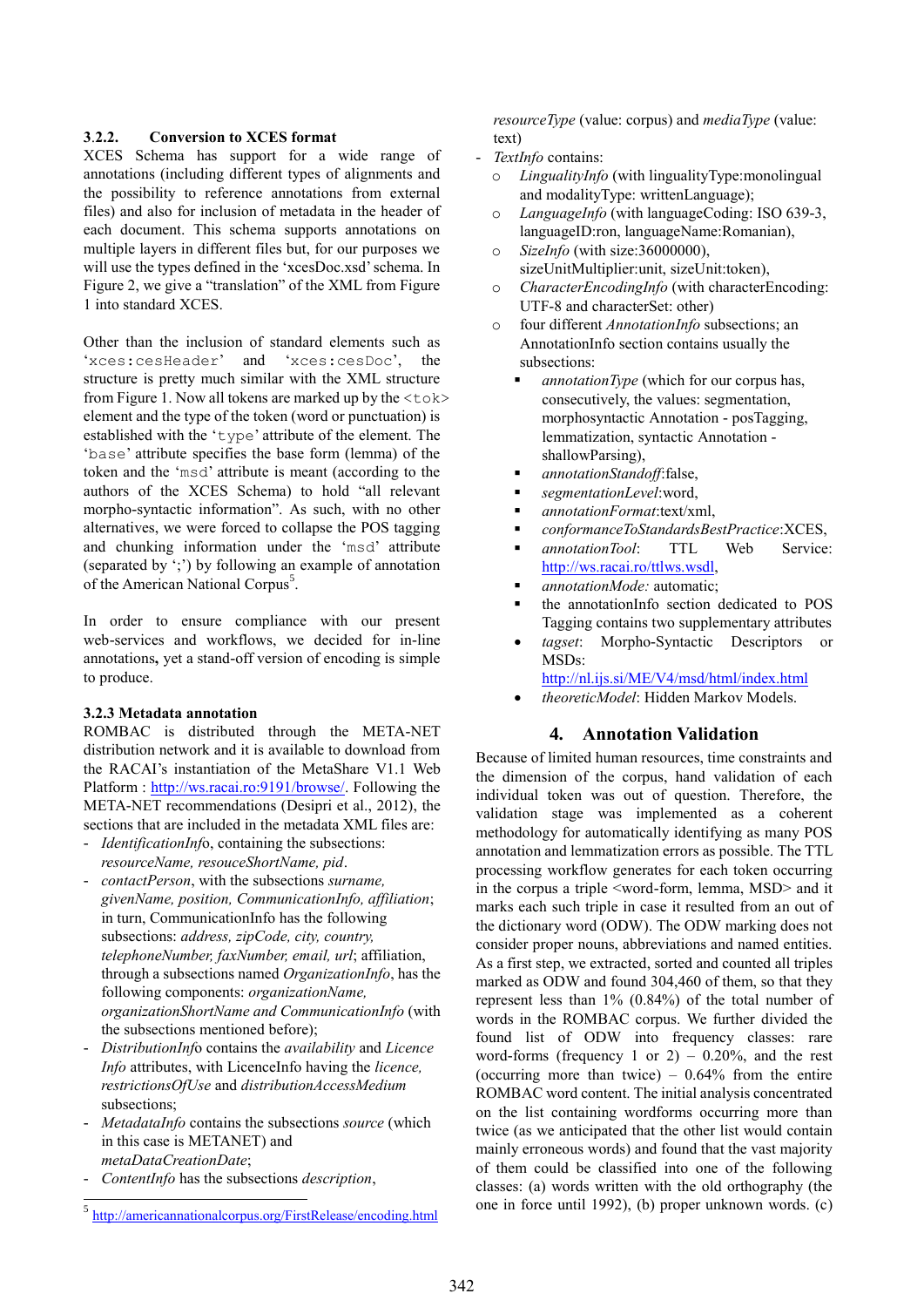words without diacritics or with non-standard diacritics encoding.

The ODW in the category a) occurred mostly in the texts from the literary sub-domain and represented about 35% of all ODW. Practically all these texts were published before the 1992 orthography reform. Although these words are technically ODW, their tagging and lemmatization were almost perfect due to a slight modification of the lexical lookup. However, the a) category ODWs in the corpus was not yet updated. The ODW in class b) represented almost half (49.39%) of all ODW. They came almost exclusively from the Medical sub-corpus representing terms and modifiers (nouns and adjectives) specific to the domain. Interestingly enough, they occurred, to a large extent, in direct case and indefinite form which is less ambiguous in Romanian and that is why few tagging and lemmatisation errors have been noticed. The ODW in class c) were less numerous and were found in all the sub-corpora with the most part occurring in the medical sub-corpus. As the diacritics play an important role, here several tagging errors were especially on the definiteness attribute value. The corpus was not yet corrected.

The rare words were classified in two additional categories: d) typographical errors (missing space between adjacent words, inverted letters, extra letters and missing letters) and e) foreign words. The last category of ODWs appeared in the Medical sub-corpus and also in the Legal sub-corpus (although much less frequent). The explanation is related to some flaws in the sentence alignments and extraction of the Romanian data from the multilingual corpora EMEA and JRC-Acquis. The tagging and lemmatization of the ODW in categories d) and e) is unreliable but altogether they do not exceed 0.1% of the entire ROMBAC corpus. The final cleaning is not finalized by the time of this writing, but the final delivery to METANET4U will be cleared.

The complete validation methodology, described in details by (Tufiș & Irimia, 2006), showed that after 3-4 iterations of biased tagging, comparison and correction of the tagging differences, the estimated error rate in the AGENDA sub-corpus was less than 2%. For ROMBAC corpus (except AGENDA sub-corpus) this methodology was not entirely applied, due to the problems discovered and discussed above. However, as mentioned before, the final delivery of ROMBAC is expected to be as accurately annotated as AGENDA sub-corpus is today.

#### **5. Corpus Statistics**

We counted all the sentences, words (content words plus functional words), content words (nouns, main verbs, adjectives and general adverbs) and tokens (words and punctuation) in ROMBAC for each type of sub-corpus it contains. The punctuation count is computed by subtracting the words count from the tokens count. The functional word (anything that is not a content word: determiners, prepositions, conjunctions, pronouns, articles, particles, etc.) count is computed by subtracting the content words count from the words count.

|                                           | Sentences | Tokens     | Words      | Content    |
|-------------------------------------------|-----------|------------|------------|------------|
|                                           |           |            |            | words      |
| <b>News</b>                               | 651,872   | 10,294,016 | 8,558,619  | 4,662,528  |
| Medical                                   | 603,161   | 10,950,271 | 9,163,029  | 5,226,837  |
| Legal                                     | 659,646   | 9,067,516  | 7,482,484  | 4,247,737  |
| Biogr.                                    | 314,368   | 5,802,961  | 4,298,493  | 2,567,427  |
| Fiction                                   | 517,803   | 8,002,596  | 6,773,648  | 3,531,156  |
| <b>Total</b>                              | 2,746,850 | 44,117,360 | 36,276,273 | 20,235,685 |
| $Table 1.$ Statistics on genros of DOMDAC |           |            |            |            |

**Table 1:** Statistics on genres of ROMBAC

Table 1 and Table 2 show that, from a purely statistical point of view, the texts included into ROMBAC corpus are balanced, in terms of sentence length, words per sentence or punctuation per sentence. The biographical sub-corpus is the most distant from the other sub-corpora: sentences are longer and it contains more punctuation. The difference is made by a more frequent use of comma and semi-colon (in strict compliance with the academic rules). An interesting fact that is easily inferable from the Table 1 is that the Medical and Legal corpora have the same ratio between content words and functional words: 1.3. The Fiction sub-corpus shows a higher use of functional words, so the ratio between content words and functional words is 1.1. At the other end, the texts in the Biographies sub-corpus use less functional words and the ratio between content words and functional words is the highest: 1.5.

|              | Sentences | Tokens   | Words    | Punct.   |
|--------------|-----------|----------|----------|----------|
|              |           | per      | per      | per      |
|              |           | sentence | sentence | sentence |
| <b>News</b>  | 651,872   | 15.79    | 13.1     | 2.66     |
| Medical      | 603,161   | 18.15    | 15.2     | 2.96     |
| Legal        | 659,646   | 13.74    | 11.3     | 2.40     |
| Biogr.       | 314,368   | 18.45    | 13.7     | 4.78     |
| Fiction      | 517,803   | 15.45    | 13.1     | 2.37     |
| <b>Total</b> | 2,746,850 | 16.06    | 13.2     | 2.85     |

**Table 2:** The proportions of tokens, words and punctuation per sentence by sub-corpus type

Table 3 and 4 presents the distribution of content words among the participating parts of speech (POS) for each type of sub-corpus from ROMBAC.

|              | Noun       | Verb      | Adj.      | Adv.    |
|--------------|------------|-----------|-----------|---------|
| <b>News</b>  | 3,164,278  | 712,085   | 651,700   | 134,465 |
| Medical      | 3,136,988  | 919,544   | 939,048   | 231,257 |
| Legal        | 2,808,814  | 654,515   | 648,928   | 135,480 |
| Biography    | 1,739,559  | 336,584   | 401,677   | 89,607  |
| Fiction      | 1,691,531  | 1,061,464 | 452,210   | 325,951 |
| <b>Total</b> | 12,541,170 | 3,684,192 | 3,093,563 | 916,760 |

**Table 3:** POS statistics for content words in each sub-corpus of ROMBAC